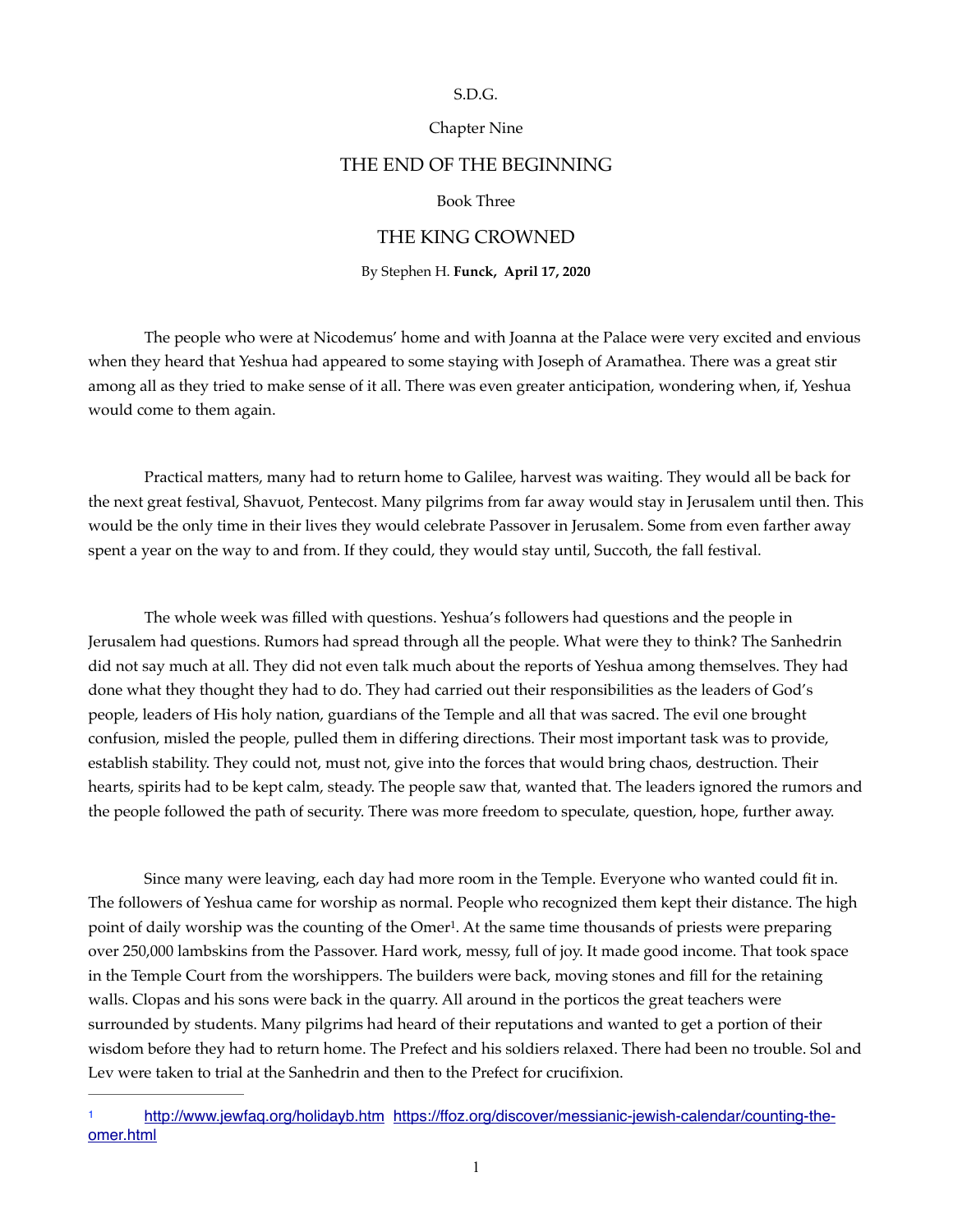Yeshua had blazed like a comet through the sky across Galilee. They saw miracles of healing. They listened to his preaching announcing the kingdom of God. Many thought he was the Messiah. Was he the forerunner? He did not do what they thought the Messiah would do. He was not supposed to die on a cross! That was not God's intention! All their high hopes had been smashed to the ground. Had they been fools again? It was hardest for those who had been closest to Yeshua. Embarrassing. They tried to disappear.

Yeshua had come to them the evening his tomb was reported empty. They had heard the reports of angels. Mary Magdalene actually saw him and talked to him. Clopas' family had returned, saying that they talked with him along the way and ate with him. They recognized him in the breaking of bread. Excitement and questions, wonderings and hope, nothing was anything like they expected. They were all as confused as they were filled with joy. Seeing the Master themselves was beyond wonderful. He spoke to them. They were terrified. He was not a ghost, no wispy spirit. He was a real person, a real body, solid unlike any other body. They were to stay in Jerusalem.

They tried to talk with old acquaintances. It did not go well. A few folks sought them out, curious, wary. They were excited and shaky, without strength. Some went to the Temple for morning and evening prayers. It was good to participate in that glorious worship. They were so familiar with it. The disciples took turns leading evening worship with the rest at the house. Every evening meal included sharing the bread and wine with the words of Yeshua and His prayer. It was very strange. Somehow since they had seen Yeshua, His resurrected body, His glory outshone the Temple, the worship among themselves was deeper, powerful, than the Temple. When would they see Yeshua again? Would they see Him again?

Since more returned to Galilee, those at Nicodemus' and with Joanna came to Joseph's. It was good to be together. Nicodemus and Joanna were there most of the time as well. Strange week, women spun, men talked, children listened, played, asked questions. Questions the adults did not really have answers for. It was a strange week. Seven days after their last supper with the Master they were all able to fit into Joseph's great room. They remembered and talked about that as they ate. In the mornings many went to the Temple for worship but in the evenings they stayed together and the Master's disciples led the evening prayers. They were always fearful. Joseph and Nicodemus had taken great risk by opposing the Council. They no longer walked alone among the people. Their homes were kept locked and the door opened with caution.

The next day was very bad and in a strange way very good. Still no one felt like eating much. It was almost a fast. It was seven days since the Master's crucifixion. That part was bad, but He had been victorious over death. He was the passover lamb that brought salvation for all people. He had brought about a new covenant through His blood. No one ever expected any of that. It was hard to get used to.

<span id="page-1-1"></span>Theseventh day of Passover<sup>[2](#page-1-0)</sup> was celebrated with with special prayers and meals. It commemorates the

<span id="page-1-0"></span><sup>&</sup>lt;sup>2</sup> [https://www.chabad.org/holidays/passover/pesach\\_cdo/aid/1699/jewish/The-Seventh-Day-of-](https://www.chabad.org/holidays/passover/pesach_cdo/aid/1699/jewish/The-Seventh-Day-of-Passover.htm) [Passover.htm](https://www.chabad.org/holidays/passover/pesach_cdo/aid/1699/jewish/The-Seventh-Day-of-Passover.htm)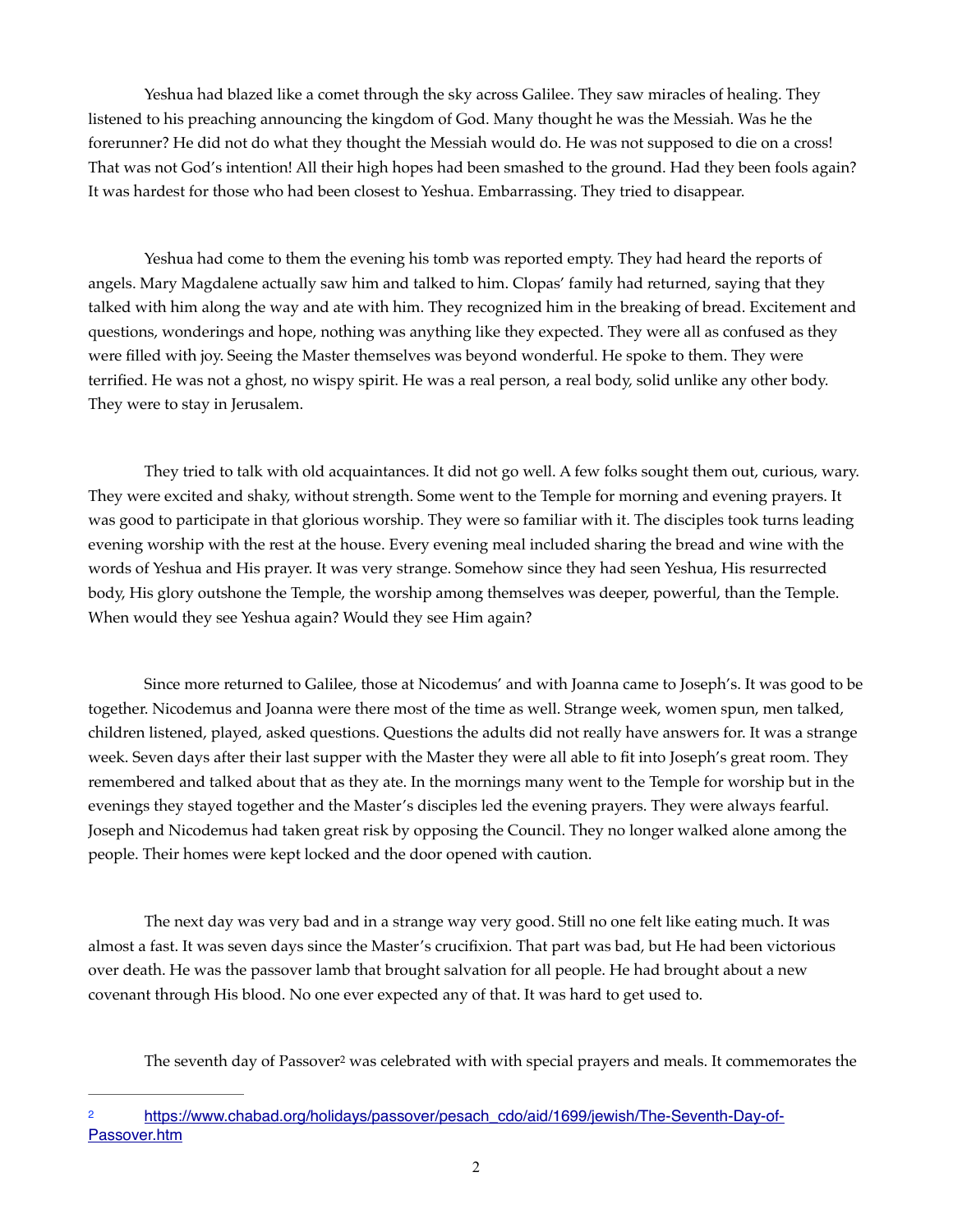day the Children of Israel reached the Red Sea and witnessed the miraculous "Splitting of the Sea", the drowning of the Egyptian chariots, horses and soldiers that pursued them, and the passing through the Red Sea on dry ground.

The following morning was a week after the report of the tomb empty. All who had been there repeated their stories and they relived the wonder and amazement. They remembered and prayed for all who found it too hard to believe. They prayed for wisdom and understanding, that God would lead them according to His will. They prayed for all that had to return home to Galilee. That evening all gathered at Joseph of Aramathea's. Good food, wonderful fellowship, the conversation was filled with wondering and speculation. Why had God done what He had? When would they see Yeshua again?

The mood was festive. They were filled with joy, singing Psalms with cries of Hallelujahs and Hosannas. Someone shouted "Kyie eleison". It was Greek but they knew the meaning, and sounded fitting, "Lord have mercy". Someone responded with Kyrie eleison and another added "Christe eleision", "Messiah have mercy". They shouted more and more rejoicing with praise.

Over one hundred people were sitting in circles. The disciples were with their families, not as a separate group. Each circle had the bread and wine they needed. The disciples did as Yeshua had done. After the meal was completed, the Master used the bread of the afikomen and third cup. The disciples planned that John would have words of introduction, James would pray and they would all pray the prayer Yeshua taught. Andrew would then say the words about the bread and they would share the bread in their circles. Nathaniel would said the words about the wine, then they would share the cup. Phillip was to have concluding words and prayer. This would be followed with the evening worship: Barechu, Shema, Amidah, Aleinu[.3](#page-2-0)

<span id="page-2-2"></span>As many hoped and some prayed for, Yeshua appeared in their midst. As they had the week before, they forgot the evening prayers. Yeshua did not object. Clopas and family came every Sabbath and stayed over the following day. So they were there the times Yeshua appeared. It meant the loss of a day and a half's wages, but with Symeon also working the quarry they got by. Clopas visited the family James, Salome, Simon in the city, encouraging them to join Yeshua's followers. They had been wounded by their mother's death and the circumstances about Mary. Then their father and Mary were gone for years, nothing was the same when they returned. All the questions, accusations, hurt and confused them. Since Clopas was their father's brother, he knew what was hidden, what their father knew. He did not reveal the hidden but his peace and confidence gave them hope. They did love Mary, Mother Mary. She, was, is wonderful. The rest of the family, Jose, Jude and Mary would soon be back for Shavuot. Salome and Simon did come over with their families to talk. James came afew times bringing other "pious ones"<sup>[4](#page-2-1)</sup> with him. Their teachings had much in common with what Yeshua said.

<span id="page-2-3"></span><span id="page-2-0"></span><http://en.wikipedia.org/wiki/Maariv> [3](#page-2-2)

<span id="page-2-1"></span><https://en.wikipedia.org/wiki/Essenes>[4](#page-2-3)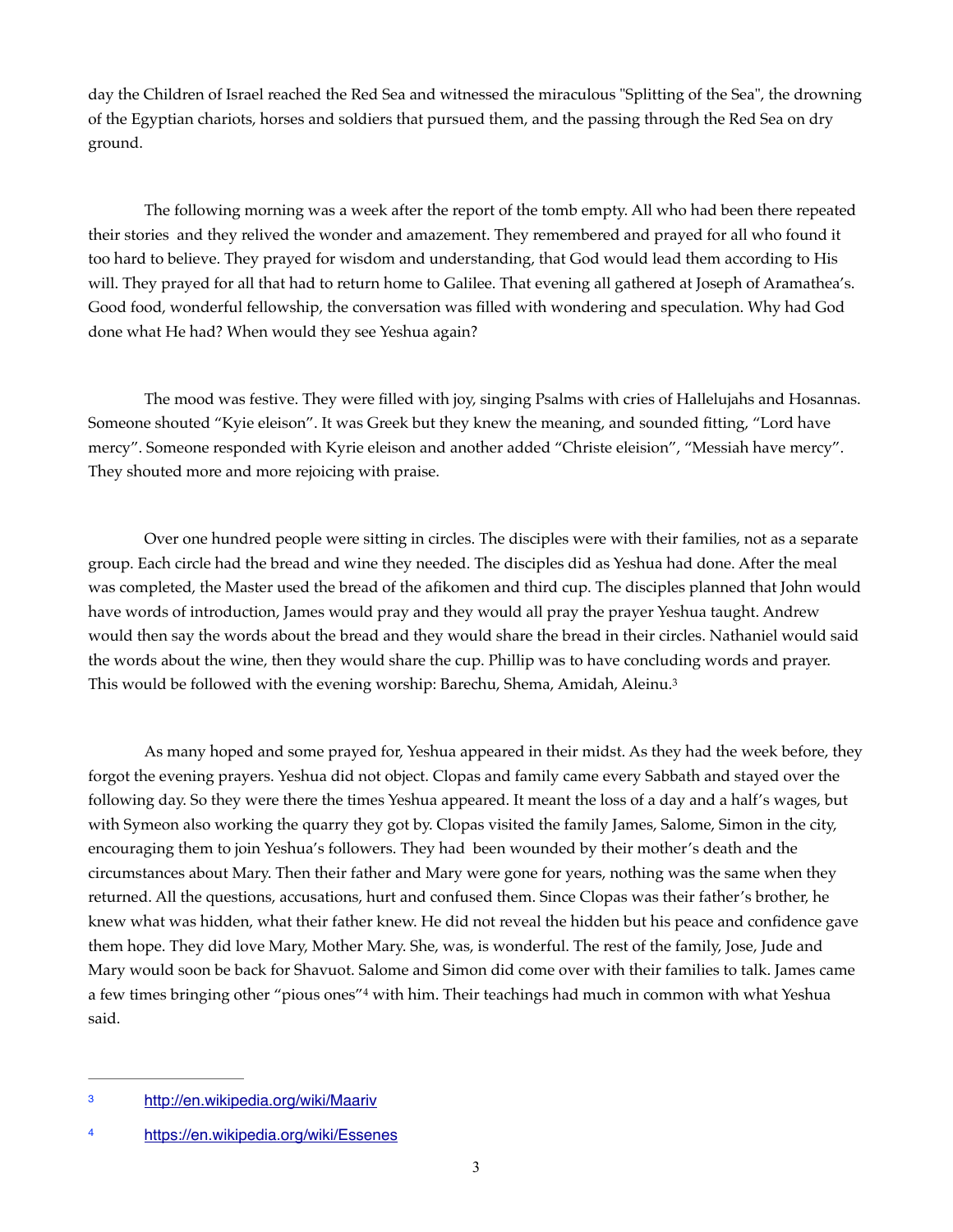The week continued as the week before. After Yeshua did not appear during the third observance of His resurrection, they were disappointed and wondered how often and when they would see Him again. Mary of Magdala was talking with the other women. "They tell us in the Temple the golden table of showbread is brought out. The Court of Israel and some in the middle court get to see the face of God and hear the High Priest proclaim 'Behold God's love for you!' Now, sharing the bread and wine, each of us has the love of God, the body and blood of Yeshua." The Master had promised He would meet them on the mountain in Galilee. The disciples went to tell the news to the people of Galilee and invite them to meet on the mount where Yeshua fed the five thousand.

They spent the week going through the towns and villages, especially to all they knew who had been healed and heard Yeshua. They were very disheartened by the cool reaction. Crucifixion was not acceptable, even hearing of Yeshua's appearances afterward did not help much. This was not the victory of the Messiah they wanted. The disciples decided to go fishing as they had before. Their money was running low. They needed a diversion. Peter had been miserable ever since his betrayal. He would have left but had nowhere to go. They borrowed Zebedee's boat. Nothing! They were failures as fishers of fish just like they were failures as fishers of men. By morning they were done.

<span id="page-3-3"></span><span id="page-3-2"></span>Someone called from shore. "Put the net on the other side." An enormous haul, they counted 153 fish[!5](#page-3-0) Yeshua was waiting for them. Seeing Him again changed everything. He talked with Peter off on the side. They sold the fish. The [n](#page-3-1)ext day was Sabbath. They did not feel like going to synagog. Since they had a minyan<sup>[6](#page-3-1)</sup> they held their own and rested. The following day was the first day of the fourth week after Yeshua's resurrection, the day they told everyone to meet. They planned what they would say and do. They would conclude with the sharing of the bread and wine and hoped, prayed, Yeshua would appear. Would anyone come?

There was a crowd, nothing like the one when Yeshua feed the five thousand, maybe about five hundred. Still they were satisfied. The message was going out. They told their testimonies, how Yeshua had appeared to them. They said He had repeatedly told them beforehand He would be crucified and rise on the third day. This was the will of the God. His death was the sacrifice that atoned for the sins of the whole world and ended the power of death. The bread was His Body broken for them and the wine was the blood of the New Covenant prophesied by Jeremiah.

Yeshua appeared and proclaimed. "All authority in heaven and on earth has been given to me. Therefore go and make disciples of all nations, baptizing them in the name of the Father and of the Son and of the Holy Spirit, and teaching them to obey everything I have commanded you. And surely I am with you always, to the very end of the age." Gone! Many rejoiced with shouts of Hallelujahs, Hosannas. A few thought they had been fooled. "Its not right. He was supposed to take care of everything." "Now he expects us to do his work for him."

The people at Joseph's were happy to hear the reports. They were disappointed by the cool response, but understood. Nothing was like they expected. The Messiah did not come with the army of heaven and transform

<span id="page-3-0"></span><http://shaliach.net/ac/12all/index.php?action=social&c=98dce83da57b0395e163467c9dae521b.133>[5](#page-3-2) <http://www.scripturessay.com/what-is-the-significance-of-the-number-153-mentioned-in-john-21/>

<span id="page-3-1"></span><https://en.wikipedia.org/wiki/Synagogue>[6](#page-3-3)